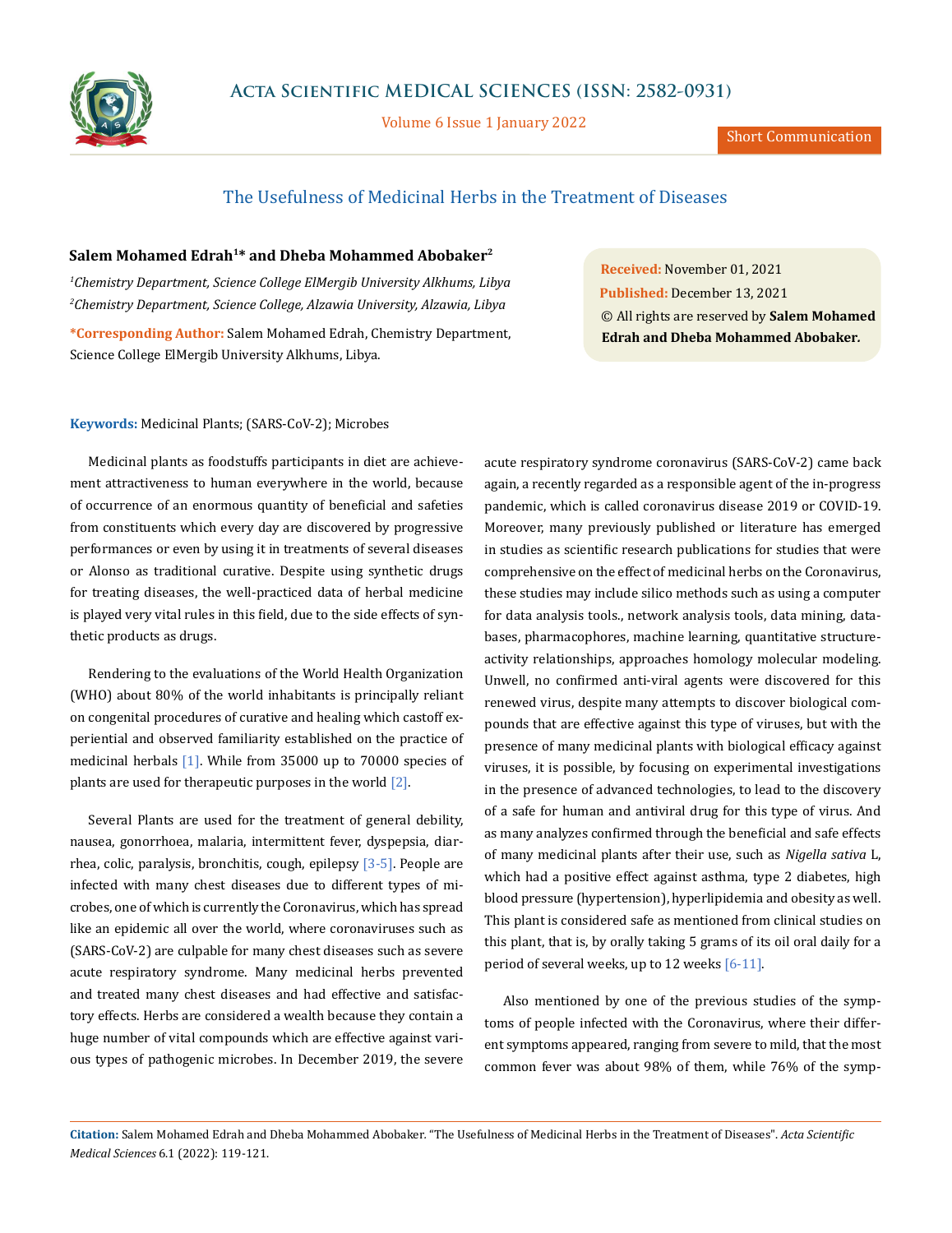toms of those infected were coughing, 44% had muscle pain, 28% of them had sputum production and 8% had a headache. The most dangerous was due to the activity of the virus by attacking the alveolar-epithelial cells, where the patient suffers from progressive respiratory failures, which are leads to fatal cases; this damage is initiated by the Receptor-Binding Domain (RBD) attachment of the virus to the receptor on the respiratory tract, known as the angiotensin-converting enzyme-2 (ACE2) receptor. Humans have many ACE2 receptors in their respiratory tracts, which increase their susceptibility to COVID-19 is molecular mechanism that may partly explain why the incidence rate of this disease is increasing rapidly [12,13].

And several medicinal plants have an important and effective role to increase protection or reduce infection with the Coronavirus, and these plants have vital active ingredients against microbes and work to expand the respiratory tract, also work to reduce angiotensin II receptor type 1 (AT1), which meaning this mechanism action by blocking the angiotensin II from binding with AT1 or reduced the number of angiotensin II that could bind with AT1, Therefore, this will leads to preventing of the binding process occurred in the inefficiency of the blood vessel to constrict, a reduction in renal and another tissue perfusion, and will result toward a decrease in blood pressure  $[14]$ . Such medicinal plants curcumin, and from these data, there is a significant probability that the performance of curcumin to inhibit COVID-19 might make a highly sensitive person become infected with SARS-CoV-2 and ultimately will be confirmed as a worse affected case.

The interest of medicinal plant products is used as conventional medicine for many types of diseases caused by microbes such as viral diseases. Hence, these benefits must be researched to find and identify biological compounds that are effective against microbes such as viruses and bacteria etc.

Among the plants whose medicinal value is no less than curcumin is the role of *Nigella sativa* or Black Cumin Seeds, Cuminum, Cyminum Seeds. The chemical compound 1-(2-ethyl, 6- heptyl) phenol (EHP), which was extracted from cumin seeds using benzene as a solvent, was used in the laboratory as an anti-fungal and had impressive results [14].

The seed of *Nigella sativa* plants is known in Libya by Kammon Asad. While other places are known by numerous names such as black cumin in English and black caraway seeds in the USA [15]. As cumin seeds have been used since ancient times in Libya to treat many diseases such as cough, bronchitis, asthma, hypertension, diabetes, fever, anorexia, eczema, rheumatism, dyspepsia, skin diseases, headache expectorant, sedative, carminative, diuretic, thermogenic, sudoriferous and as aromatic additives to foods, loaves of

As well, many recent kinds of research on it revealed the biological activity of the role of this plant, such as antiviral activity against cytomegalovirus, anti-dermatophyte, antibacterial activity [16,17, 18].

## **Bibliography**

bread and sweets.

- 1. Murkas S., *et al.* ["Medicinal plants in tropical countries".](https://www.thieme.com/books-main/complementary-medicine/product/3042-medicinal-plants-in-tropical-countries)  *Thieme* [\(2005\): 168.](https://www.thieme.com/books-main/complementary-medicine/product/3042-medicinal-plants-in-tropical-countries)
- 2. [Aschwanden C. "Herbs for health, but how safe is they".](https://www.ncbi.nlm.nih.gov/pmc/articles/PMC2566478/) *Bul[letin of the World Health Organization](https://www.ncbi.nlm.nih.gov/pmc/articles/PMC2566478/)* 79.7 (2001).
- 3. Nadkarni AK. "Indian materia medica". *Popular Prakashan* (1954): 1221-1224.
- 4. [Rastogi RP and Mehrotra BN. "Compendium of Indian Medici](https://books.google.co.in/books/about/Compendium_of_Indian_Medicinal_Plants_19.html?id=tyINAQAAMAAJ&redir_esc=y)[nal plants". Lucknow: CDRI and New Delhi \(1984\): 648-650.](https://books.google.co.in/books/about/Compendium_of_Indian_Medicinal_Plants_19.html?id=tyINAQAAMAAJ&redir_esc=y)
- 5. [Rastogi RP and Mehrotra BN. "Compendium of Indian Medici](file:///E:/ANUSHA/Acta/JANAUARY/ASMS/ASMS-21-SC-401/Compendium%20of%20Indian%20Medicinal%20plants)[nal plants". Lucknow: CDRI and New Delhi 1 \(1993\): 417.](file:///E:/ANUSHA/Acta/JANAUARY/ASMS/ASMS-21-SC-401/Compendium%20of%20Indian%20Medicinal%20plants)
- 6. [He T and Xu X. "The influence of Nigella sativa for asthma con](https://www.sciencedirect.com/science/article/abs/pii/S0735675719307752)trol: A meta-analysis". *[American Journal of Emergency Medi](https://www.sciencedirect.com/science/article/abs/pii/S0735675719307752)cine* [30.3 \(2019\): 589-593.](https://www.sciencedirect.com/science/article/abs/pii/S0735675719307752)
- 7. Sahebkar A., *et al.* ["A systematic review and meta-analysis of](https://pubmed.ncbi.nlm.nih.gov/27512971/)  [randomized controlled trials investigating the effects of sup](https://pubmed.ncbi.nlm.nih.gov/27512971/)[plementation with Nigella sativa \(black seed\) on blood pres](https://pubmed.ncbi.nlm.nih.gov/27512971/)sure". *Journal of Hypertension* [34.11 \(2016\): 2127-2135.](https://pubmed.ncbi.nlm.nih.gov/27512971/)
- 8. Namazi N., *et al.* ["The effects of Nigella sativa L. on obesity: A](https://pubmed.ncbi.nlm.nih.gov/29559374/)  [systematic review and meta-analysis".](https://pubmed.ncbi.nlm.nih.gov/29559374/) *Journal of Ethnopharmacology* [219 \(2018\): 173-181.](https://pubmed.ncbi.nlm.nih.gov/29559374/)
- 9. Daryabeygi-Khotbehsara R., *et al.* ["Nigella sativa improves glu](https://pubmed.ncbi.nlm.nih.gov/29154069/)[cose homeostasis and serum lipids in type 2 diabetes: A sys](https://pubmed.ncbi.nlm.nih.gov/29154069/)[tematic review and meta-analysis".](https://pubmed.ncbi.nlm.nih.gov/29154069/) *Complementary Therapies in Medicine* [35 \(2017\): 6-13.](https://pubmed.ncbi.nlm.nih.gov/29154069/)
- 10. Sahebkar A., *et al.* ["Nigella sativa \(black seed\) effects on plas](https://pubmed.ncbi.nlm.nih.gov/26875640/)[ma lipid concentrations in humans: A systematic review and](https://pubmed.ncbi.nlm.nih.gov/26875640/)  [meta-analysis of randomized placebo-controlled trials".](https://pubmed.ncbi.nlm.nih.gov/26875640/) *Phar[macological Research](https://pubmed.ncbi.nlm.nih.gov/26875640/)* 106 (2016): 37-50.

120

**Citation:** Salem Mohamed Edrah and Dheba Mohammed Abobaker*.* "The Usefulness of Medicinal Herbs in the Treatment of Diseases". *Acta Scientific Medical Sciences* 6.1 (2022): 119-121.